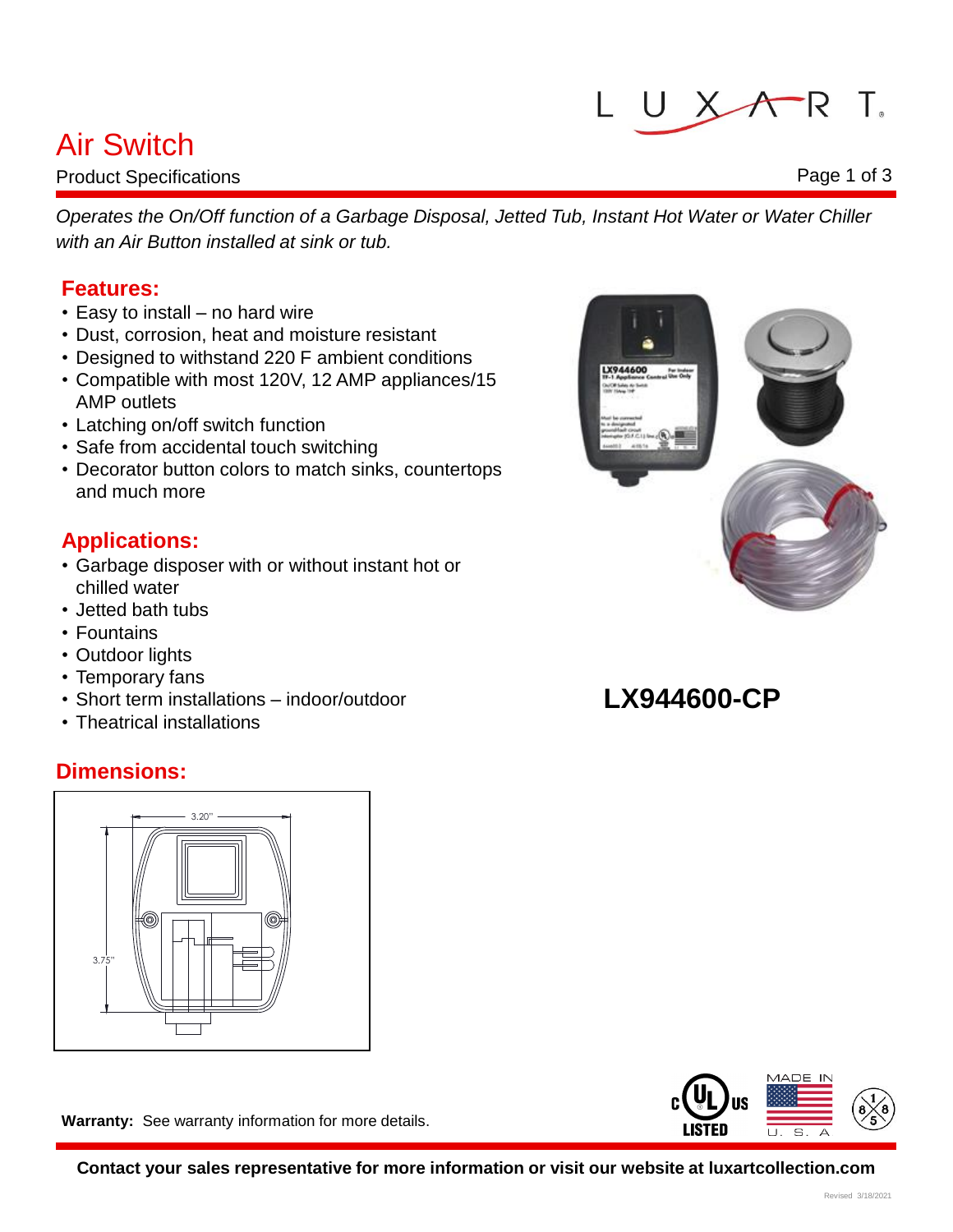#### $R$  T. L UX  $\sqrt{}$

## Air Switch

### Product Specifications

### Page 2 of 3





| Arctic Stainless Steel |  |  |  |
|------------------------|--|--|--|
|------------------------|--|--|--|

| $\checkmark$ To Submit | <b>Part Number</b> | <b>Description</b>                                                                                                                                                                                                                | <b>Finish</b>                                                            |
|------------------------|--------------------|-----------------------------------------------------------------------------------------------------------------------------------------------------------------------------------------------------------------------------------|--------------------------------------------------------------------------|
|                        | LX944600-AR        | Single Outlet Direct Plug In Air Switch                                                                                                                                                                                           | <b>Arctic Stainless Steel</b>                                            |
|                        | LX944600-BLM       | Single Outlet Direct Plug In Air Switch                                                                                                                                                                                           | <b>Black Matte</b>                                                       |
|                        | LX944600-KS        | Single Outlet Direct Plug In Air Switch                                                                                                                                                                                           | <b>Black Stainless Steel</b>                                             |
|                        | LX944600-BN        | Single Outlet Direct Plug In Air Switch                                                                                                                                                                                           | <b>Brushed Nickel</b>                                                    |
|                        | LX944600-BSS       | Single Outlet Direct Plug In Air Switch                                                                                                                                                                                           | <b>Brushed Stainless Steel</b>                                           |
|                        | LX944600-CAFE      | Single Outlet Direct Plug In Air Switch                                                                                                                                                                                           | Café                                                                     |
|                        | LX944600-CZ        | Single Outlet Direct Plug In Air Switch                                                                                                                                                                                           | <b>Champagne Bronze</b>                                                  |
|                        | LX944600-CBZ       | Single Outlet Direct Plug In Air Switch                                                                                                                                                                                           | <b>Classic Bronze</b>                                                    |
|                        | LX944600-AF        | Single Outlet Direct Plug In Air Switch                                                                                                                                                                                           | <b>French Gold</b>                                                       |
|                        | LX944600-ORB       | Single Outlet Direct Plug In Air Switch                                                                                                                                                                                           | Oil Rubbed Bronze                                                        |
|                        | LX944600-CP        | Single Outlet Direct Plug In Air Switch                                                                                                                                                                                           | <b>Polished Chrome</b>                                                   |
|                        | LX944600-PN        | Single Outlet Direct Plug In Air Switch                                                                                                                                                                                           | <b>Polished Nickel</b>                                                   |
|                        | LX944600-PBB       | Single Outlet Direct Plug In Air Switch                                                                                                                                                                                           | <b>PVD Brushed Bronze</b>                                                |
|                        | LX944600-RBZ       | Single Outlet Direct Plug In Air Switch                                                                                                                                                                                           | <b>Rustic Bronze</b>                                                     |
|                        | LX944600-TB        | Single Outlet Direct Plug In Air Switch                                                                                                                                                                                           | <b>Tuscan Bronze</b>                                                     |
|                        |                    | $\mathbf{r}$ , and the contract of the contract of the contract of the contract of the contract of the contract of the contract of the contract of the contract of the contract of the contract of the contract of the contract o | $\mathbf{r}$ and $\mathbf{r}$ are a set of $\mathbf{r}$ and $\mathbf{r}$ |

**Contact your sales representative for more information or visit our website at luxartcollection.com**